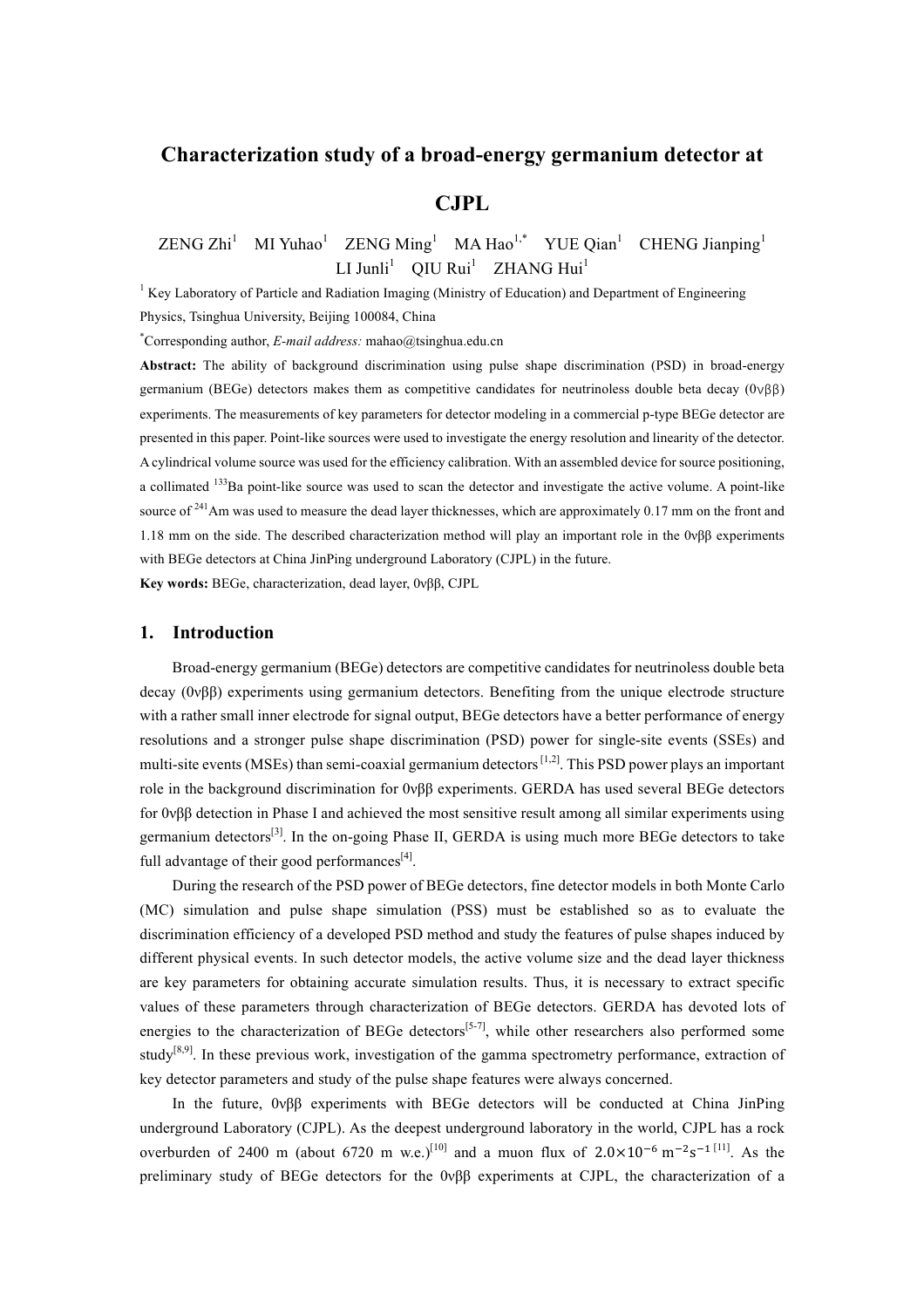commercial BEGe detector at CJPL is presented in this work. The energy resolution and linearity of the detector were investigated and the efficiencies were calibrated. The active volume of the detector was scanned with a collimated <sup>133</sup>Ba point-like source. The dead layer thicknesses on the front and side of the detector were measured with a 241Am point-like source.

## **2. Method and experiment**

#### **2.1. Detector specification**

The detector under investigation is a commercial p-type BEGe detector (Model BE6530) produced by Canberra<sup>[12]</sup> and it has been stored at CJPL for about 4 years. A schematic view of the detector configuration is shown in Figure 1. The germanium crystal has a diameter of 91.1 mm and a height of 31.4 mm. The small boron-implanted p+ electrode is 13.5 mm in diameter and serves as the signal contact. The lithium-diffused n+ electrode covers most of the residual surface of the crystal, serves as the highvoltage contact and is separated from the p+ electrode by an annular groove. The crystal is held by a copper cup in a 1.6-mm-thick aluminum endcap and placed 8 mm from the front window. The front window is made of 0.6-mm-thick carbon composite to enhance the detection efficiencies of low-energy gamma rays that penetrate from the front. The recommended bias voltage is +4500 V.

The data acquisition system in this work involves a charge-sensitive pre-amplifier (Model 2002C), an integrated digital signal analyzer (Model DSA-LX) and the Genie-2000 software. The pre-amplifier is integrated with the detector and pre-amplifies the charge signal from the  $p+$  electrode. The digital signal analyzer (DSA) integrates functions of the high-voltage module, main amplifier module and multichannel analyzer module in an analog electronics chain. The DSA records the signal pulse shapes from the pre-amplifier with a fast sampling ADC (FADC), extracts their energy information through a firmware with the trapezoidal shaping algorithm and finally sends the information to the Genie-2000 software, which addresses the production and storage of energy spectra.



Figure 1 Schematic view of the BEGe detector.

#### **2.2. Experimental procedure**

Procedures of the measurements of the energy resolution, the linearity, the efficiencies, the active volume size and the dead layer thicknesses are described in detail as below:

(a) Energy resolution: point-like sources of  $^{241}$ Am,  $^{133}$ Ba,  $^{137}$ Cs,  $^{60}$ Co and  $^{152}$ Eu were located approximately 7 cm above the top surface of the detector to measure its energy resolution. As to the point-like sources, the radioactive materials are sealed as a dot (1 mm in diameter) in a thin plastic film ( $\Phi$  32 mm  $\times$  4 mm). At first, the <sup>60</sup>Co source was measured alone to adjust the parameters (rise time & flat top) of the trapezoidal shaping algorithm of the DSA. Then the energy resolutions of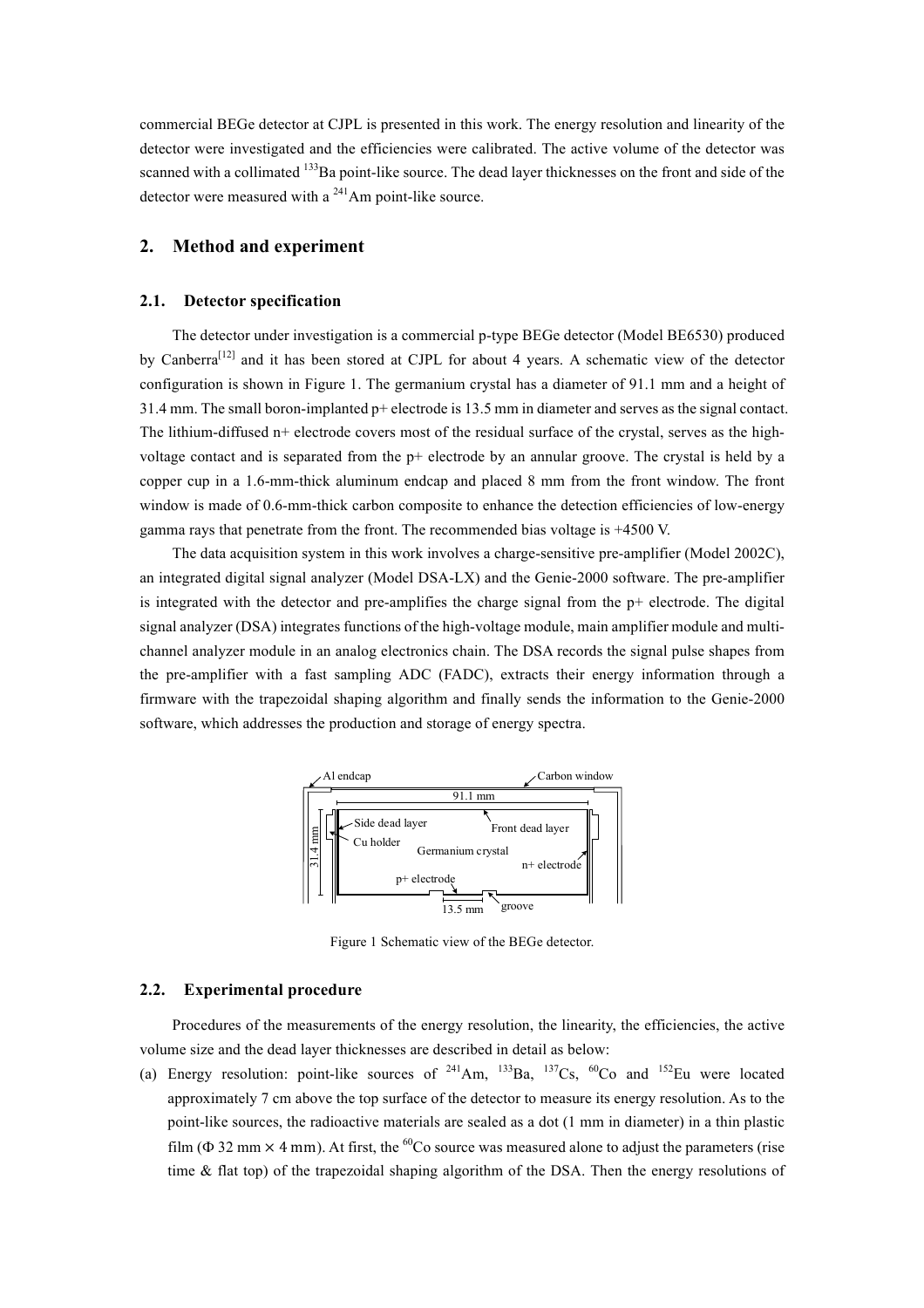more gamma peaks with energies between 59.5 keV-1408 keV from the above radioisotopes were obtained to study their dependency on the gamma peak energy.

- (b) Linearity: the same sources as in Procedure (a) were measured and the peak locations of the corresponding gamma rays were recorded to check the linearity of the detector's response to the gamma ray energy deposition.
- (c) Efficiency: a certified cylindrical volume source, which was obtained from UK's National Physical Laboratory (NPL) in a comparison measurement, made of filter medium and had more than 10 radioactive isotopes ( $^{241}$ Am,  $^{57}$ Co,  $^{60}$ Co,  $^{88}$ Y,  $^{54}$ Mn, etc), was placed on the top surface of the detector to obtain the dependency of the absolute detection efficiency on the gamma ray energy. As for a concerned gamma ray, the net peak count was calculated and used to deduce the corresponding detection efficiency, taking into consideration the measurement time, the emission intensity of the gamma ray and the source radioactivity.
- (d) Active volume size: the same  $^{133}$ Ba source as in Procedure (a) was 1 mm collimated with a 1-cmthick stainless-steel collimator and used to scan the BEGe detector along the diameter of the top surface as well as the height of the lateral surface with a 1 cm or 0.5 cm step. The collimator was located as close to the endcap surface as possible in case the enlightened areas of the crystal in adjacent steps interlap each other. The incident collimated gamma beams were perpendicular to the detector surfaces. The measurement was constant with time for each position in a certain scanning. The net peak count of the 81 keV gamma ray was continuously recorded during this process, and the size of the active volume was deduced from its variation.
- (e) Dead layer thickness: the same 241Am source as in Procedure (a) was used to measure the front and side dead layer thicknesses. In a certain measurement, the source was placed at a fixed position and the full-energy-peak (FEP) detection efficiency of the 59.5 keV gamma ray was obtained experimentally (given the certified source activity of  $\sim$  8290 Bq). Meanwhile, the FEP detection efficiency was also obtained through MC simulation based on GEANT4 with the identical setup as the experiment. The simulation was performed repeatedly and the thickness value of the corresponding dead layer in the detector model was changed every time, thus the dependency of the FEP detection efficiency on the dead layer thickness was obtained. This dependency relationship was fitted with an exponential function<sup>[13]</sup>, and the real dead layer thickness was determined by interpolating the acquired function to the experimentally acquired FEP detection efficiency.

#### **2.3. Assembled collimation device**

To locate point-like sources at different positions around the detector, an assembled device made of stainless steel was set up to aid the characterization. Figure 2 shows a concept view of the manually operated device. It is composed of three main parts:

- (a) Holding structure: an L-shaped holder that supports all other parts and keeps them stable.
- (b) Position-fixing part: through the rotation of the central shaft and movement of the source holder, point-like sources can be located above the top surface or around the lateral surface of the detector with an error of 1 mm.
- (c) Removable collimators: with the collimators, it is possible to scan the detector with collimated radiation beams in different directions.

Parts (a) and (b) can be disassembled into smaller parts for convenient transportation and storage.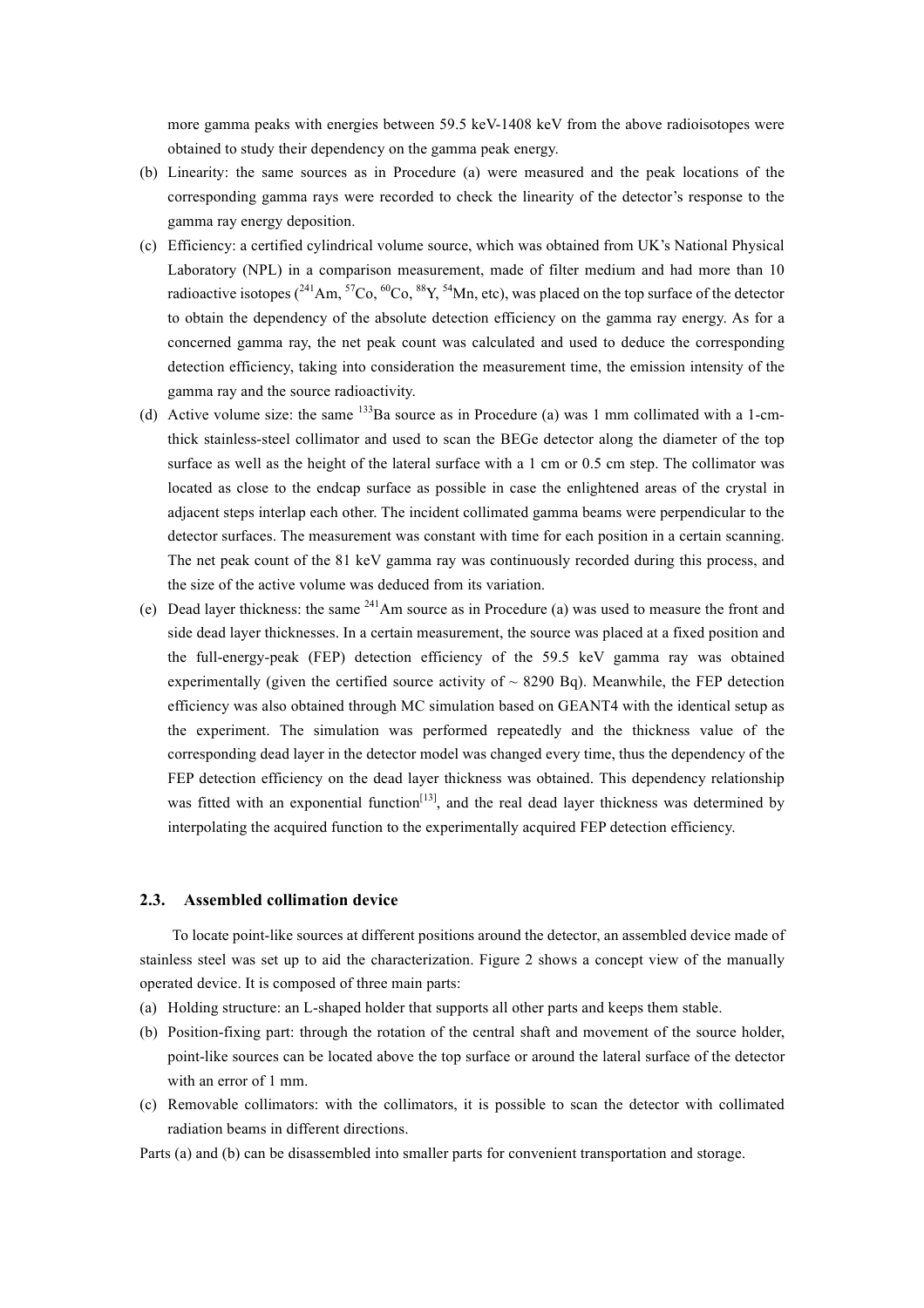

Figure 2 Concept view of the assembled collimation device for source positioning.

## **3. Results and discussion**

#### **3.1. Energy resolution**

For germanium detectors, energy resolutions usually refer to the full width at half maximum (FWHM) of a gamma peak. With a smaller inner signal contact, BEGe detectors can achieve a lower electronics noise level and consequently a better energy resolution than semi-coaxial HPGe detectors<sup>[14]</sup>. In 0νββ experiments, good energy resolutions are important to narrow the region of interest, distinguish signals from background and improve the experiment sensitivity  $[15]$ .

Figure 3 presents the variations in energy resolutions of the gamma rays from  ${}^{60}Co$  (1173 keV  $&$ 1332 keV) when the rise time and flat top of the trapezoidal shaping algorithm of the DSA were adjusted. In Figure 3 (a), the FWHM slightly fluctuated within  $0.05 \text{ keV}$ , while the rise time was fixed at 6 us and the flat top was changing between 0.8  $\mu$ s and 1.2  $\mu$ s. In Figure 3 (b), with the flat top fixed at 1  $\mu$ s, the FWHM quickly increased when the rise time was below 2 µs but fluctuated slightly within 0.06 keV between 2 µs and 10 µs. Finally, the flat top and rise time were fixed at 1 µs and 6 µs respectively for the subsequent measurements in this study. Based on further measurements with corresponding point-like sources described in Section 2.2, the FWHM was obtained and fitted as a function of the gamma peak energy (in keV) by $^{[16]}$ :

## FWHM =  $a \times \sqrt{E} + b$ .

where  $E$  is the gamma peak energy and  $a$ ,  $b$  are the coefficients. The result is shown in Figure 4. The FWHM of the 1.33 MeV peak is approximately 1.66 keV  $(-0.125\%)$ , which is outstanding among germanium detectors.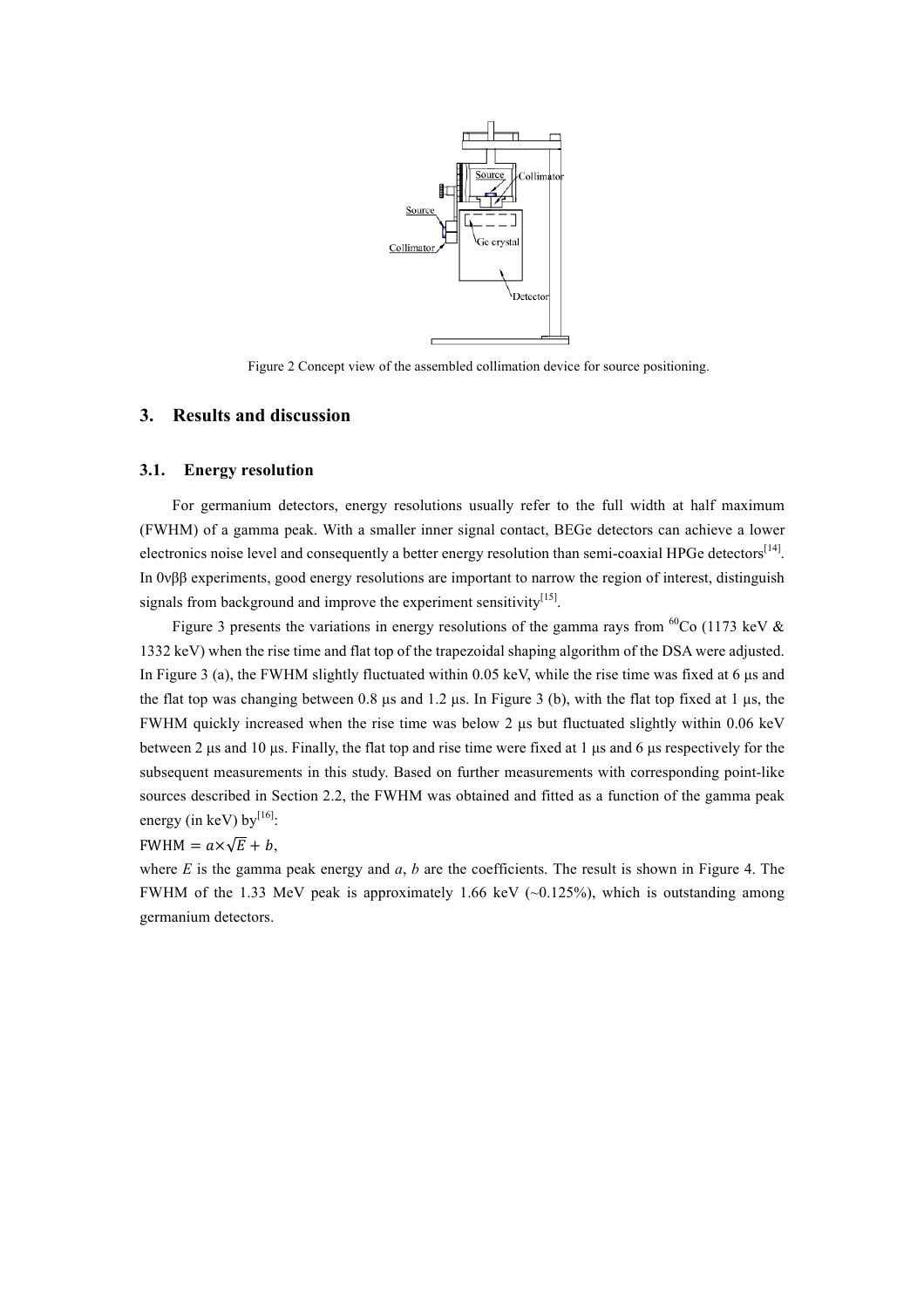

Figure 3 Energy resolutions of gamma rays from  ${}^{60}Co$ . In (a), the rise time was fixed at 6 µs; in (b), the flat top was fixed at 1 µs.



Figure 4 Energy resolutions of the BEGe detector. The fitted fuction is FWHM =  $0.033 \times \sqrt{E} + 0.39$  (R<sup>2</sup> = 0.9949).

## **3.2. Linearity**

The linearity of the responses of germanium detectors to different energy depositions is usually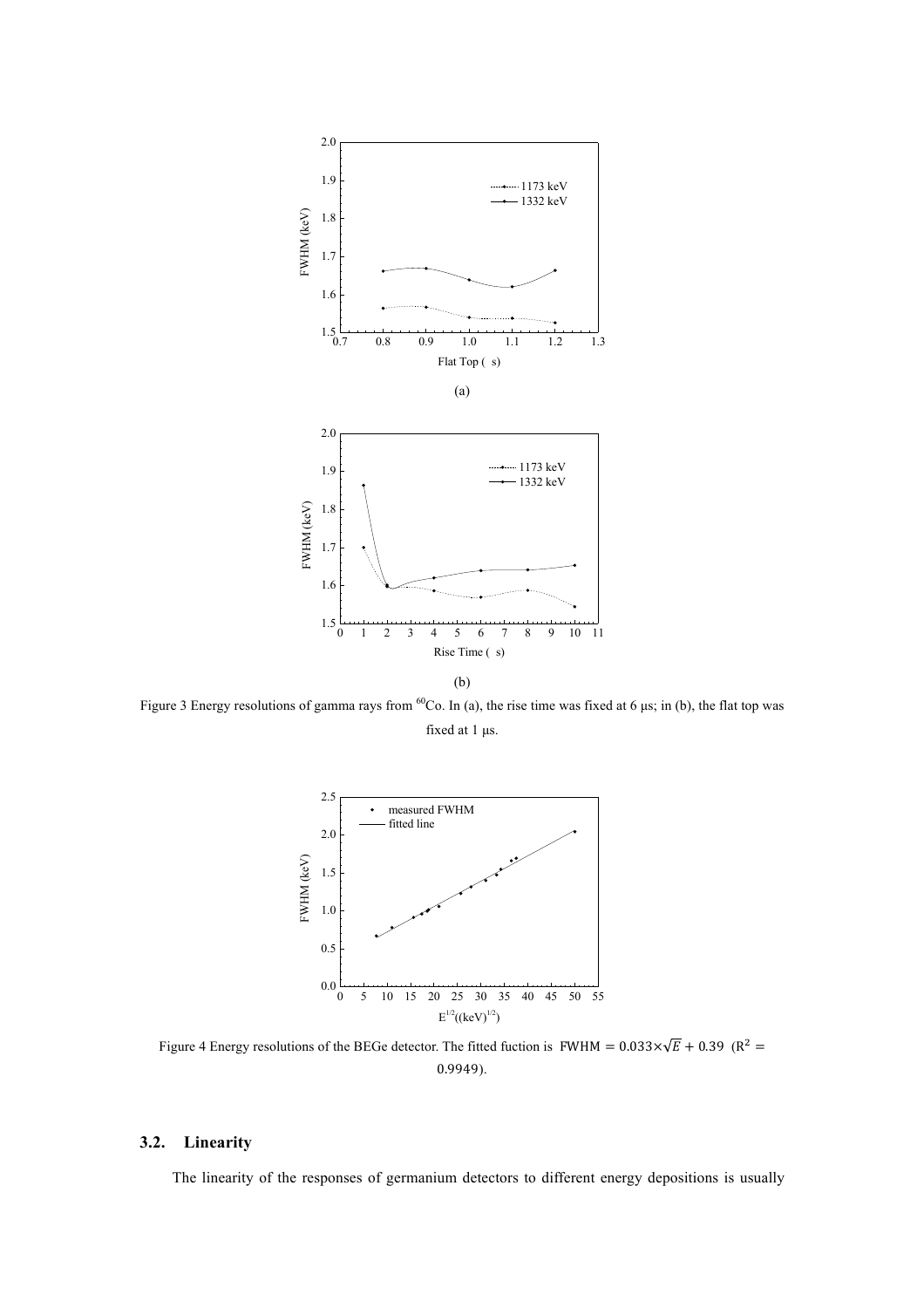excellent, which is reflected by the goodness when the energy calibration curve is fitted to a linear function. A good linearity leads to a clear discrimination of different physical events based on their energy information.

To study the energy response linearity of the BEGe detector, corresponding point-like sources described in Section 2.2 were measured. Considering that the gamma ray with the largest energy is the 1408 keV one from <sup>152</sup>Eu, the summation peak that resulted from the coincidence effect of the two gamma rays of  ${}^{60}$ Co was also used to compensate for the possible deviation from linearity in the high-energy region during the fitting process. The linearity of the detector is notably good, as observed in Figure 5 where the energy is in keV.



Figure 5 Linearity of the energy response of the BEGe detector. The fitted function is  $E = 0.37 \times CH - 0.13$  (R<sup>2</sup> = 1.0000), where *E* is the deposited energy in the detector and *CH* is the channel number in the spectrum.

#### **3.3. Efficiency**

The absolute detection efficiencies of the BEGe detector were measured using the certified cylindrical volume source described in Section 2.2, and the involved gamma rays are listed in Table 1. Figure 6 shows the efficiency curve as a function of the gamma ray energy (in keV), which is fitted by  $[17]$ .  $\ln e f f = a + b \times \ln E + c \times (\ln E)^2 + d \times (\ln E)^3,$ 

where *eff* is the absolute detection efficiency, *E* is the gamma ray energy and a, b, c, d are the coefficients. The curve reaches its maximum at approximately 70 keV and decreases almost linearly above 200 keV in double logarithmic coordinates. Before the maximum point, gamma rays pass through the entrance window and the n+ electrode of the detector with an increasing probability as their energies increase; once they succeed in reaching the active volume of the detector, almost all of them are absorbed. After the maximum point, gamma rays are absorbed by the detector with a decreasing probability as their energies increase.

Table 1 Gamma rays used for the measurement of absolute detection efficiencies.

| Energy (keV) | Nuclide           |
|--------------|-------------------|
| 46.5         | $^{210}Pb$        |
| 59.5         | $241$ Am          |
| 88.0         | 109 <sub>Cd</sub> |
| 122.1        | ${}^{57}Co$       |
| 136.5        | $^{57}Co$         |
| 165.9        | $139$ Ce          |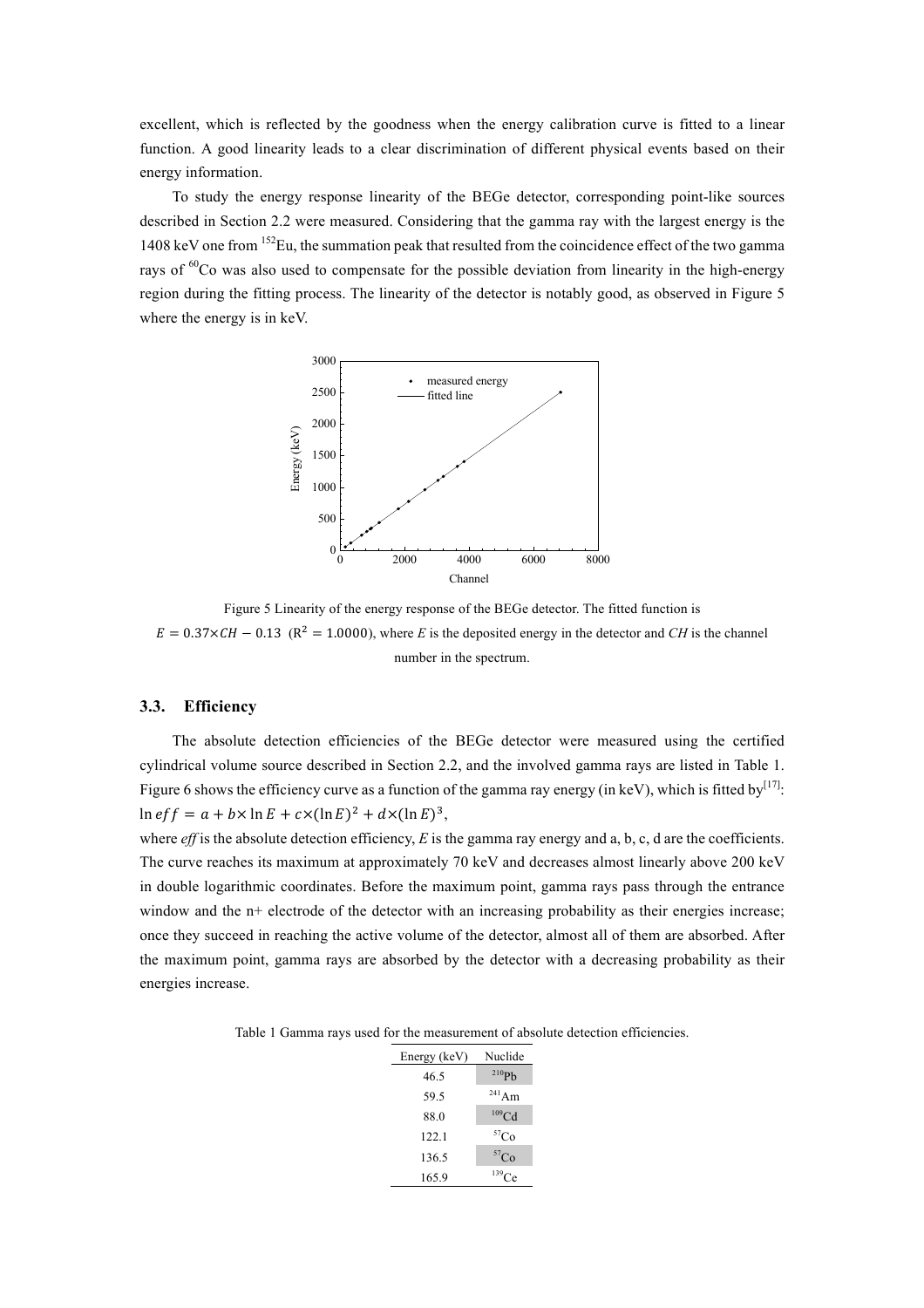| 391.7  | $113$ Sn        |
|--------|-----------------|
| 661.7  | $^{137}Cs$      |
| 834.8  | $54$ Mn         |
| 898.0  | $88$ Y          |
| 1115.5 | $^{65}Zn$       |
| 1173.2 | ${}^{60}Co$     |
| 1332.5 | ${}^{60}Co$     |
| 1836.1 | 88 <sub>V</sub> |



Figure 6 Absolute detection efficiencies of the BEGe detector. The efficiencies were calibrated using a cylindrical volume source. The fitted function is  $\ln e f f = -14.55 + 7.1 \times \ln E - 1.224 \times (\ln E)^2 + 0.0616 \times (\ln E)^3$   $(R^2 =$ 0.9955).

#### **3.4. Volume scanning**

As previously described in Section 2.2, the measurements were conducted with the collimated  $^{133}Ba$ source and we paid attention to the variations in the net peak count of the 81 keV gamma ray, which corresponds to the curves in Figure 7. Figure 7 (a) shows the result along the diameter of the top surface, and position 0 cm corresponds to the center of the surface. Ideally, the curve should have a flat central plateau and a sharp decline at the boundary of the germanium crystal. However, in our case, the net peak count was maximal at the center, slowly decreasing when the source moved outwards and quickly declined when the source arrived at the boundary. The difference is attributed to the incomplete collimation of the source with the 1-cm-thick collimator, of which the thickness was chosen as a result of the compromise considering the notably low activity (in the level of several kBq) of the source. When a thicker collimator was used, the collimation improved but the peak almost disappeared in the background. This incomplete collimation would influence the accuracy of the result a lot. If the diameter of the active volume is defined as the width with the net peak count above 50% of that at the center, the active volume here was determined to be approximately  $87.7 \pm 2$  mm in diameter, whereas the diameter of the crystal from the manufacturer is 91.1 mm.

Figure 7 (b) shows the result vertically along the lateral surface, and position 0 cm corresponds to the same horizontal level as that of the center of the crystal. The curve does not behave as expected because of the incomplete collimation and the configuration around the crystal. To help understand the result and obtain the internal structure of the Al endcap, an X-ray image of the detector was generated,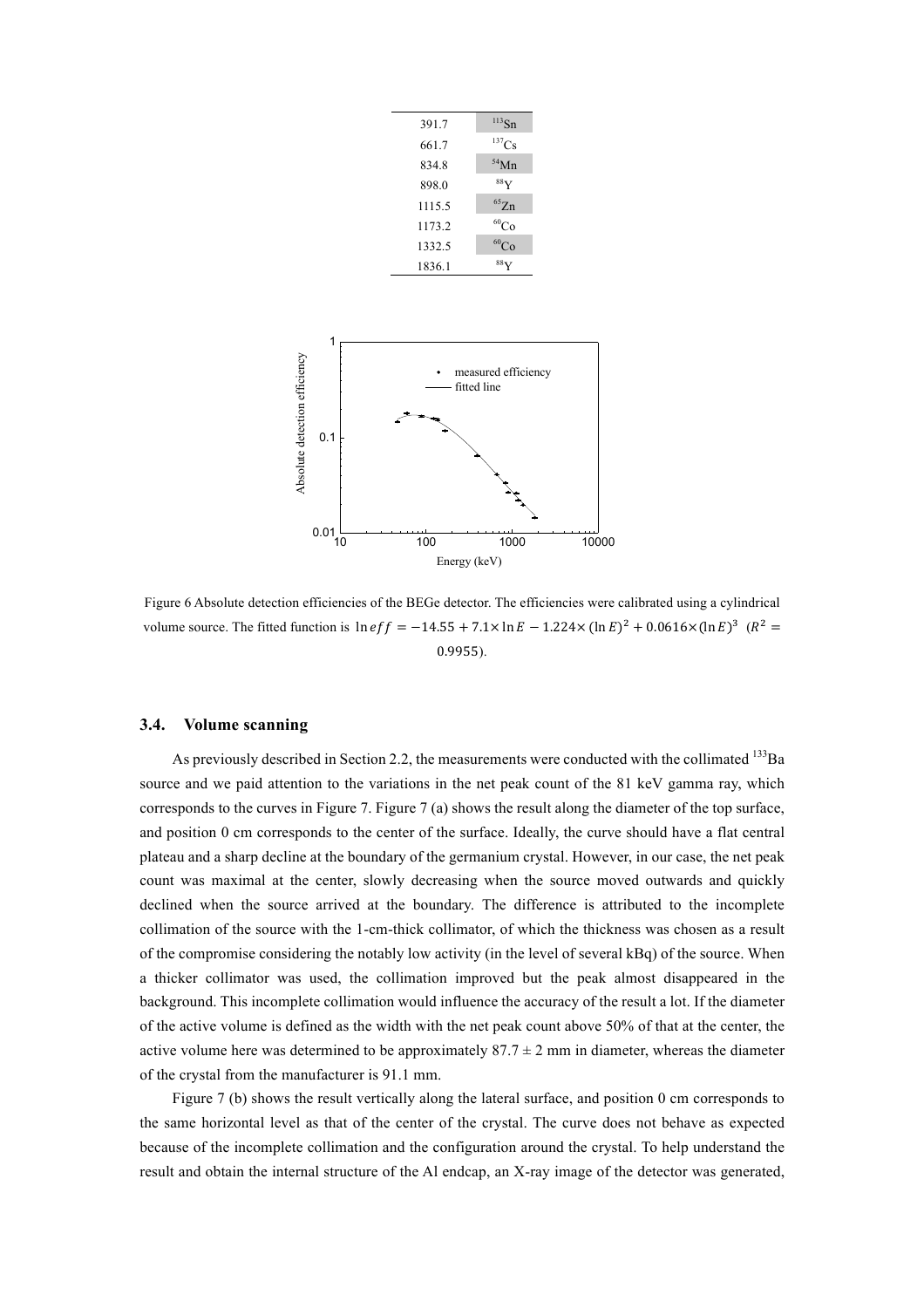as shown in Figure 8. When the source moved along the upper part of the crystal, the net peak counts decreased because of the shielding of the thicker copper holder around this part of the crystal; when the source moved around the upper boundary of the crystal, the net peak count increased abnormally instead of decreasing because of the increasing detection probability of the uncollimated gamma rays through the large top surface of the crystal. On the contrary, the net peak counts increased when the source moved along the lower part of the crystal with the thinner copper holder around and continued decreasing at the boundary because of the shielding of the copper holder which covers the bottom surface of the crystal. Consequently, it is hard to deduce the thickness of the active volume from this result, and a wellcollimated, strong source is necessary for improvements in the future.



(b)

Figure 7 Net peak count of the 81 keV gamma peak as a function of the position of a collimated <sup>133</sup>Ba source. (a) Scanning along the top surface of the detector; (b) scanning along the lateral surface.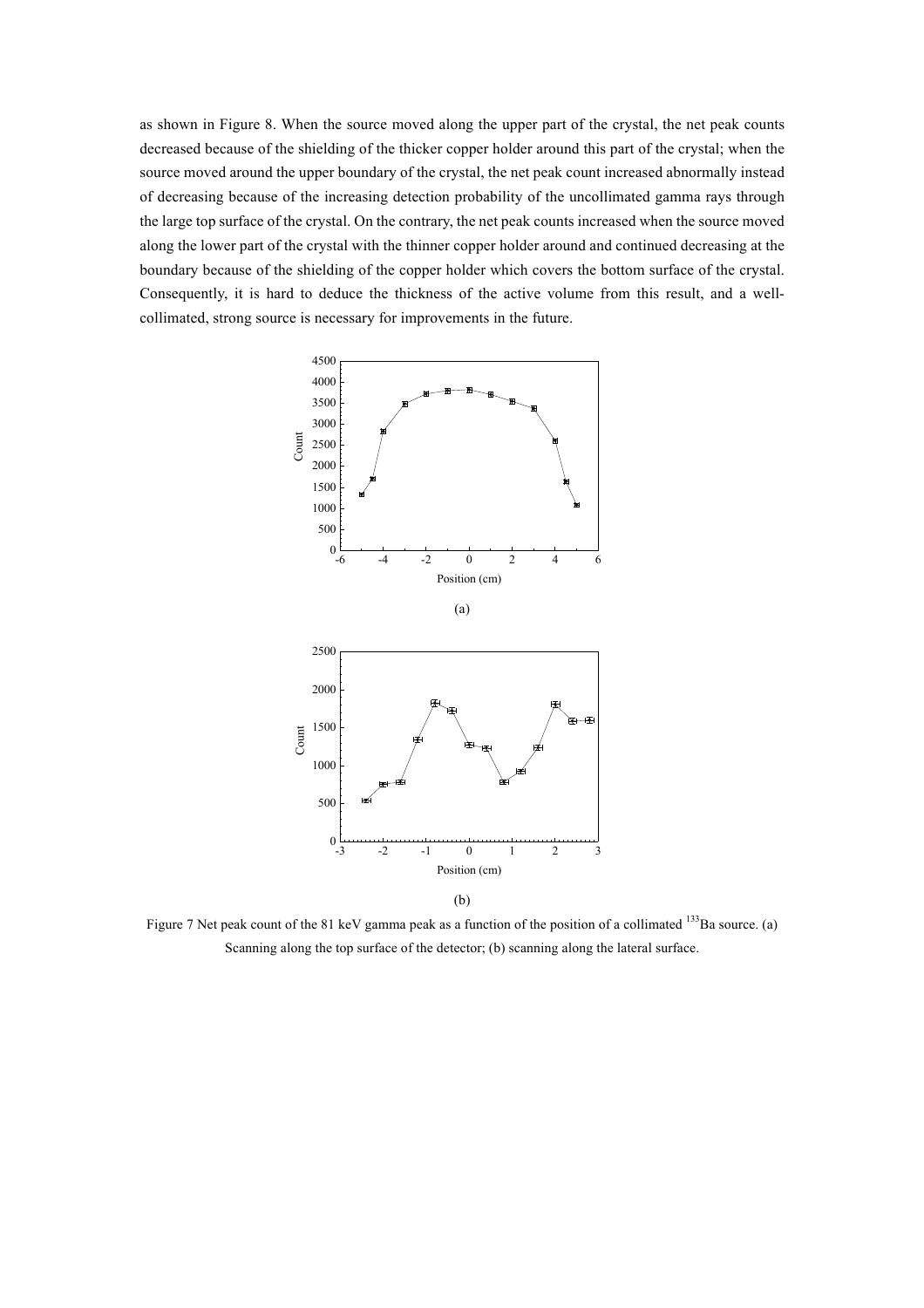

Figure 8 An X-ray image of the BEGe detector

### **3.5. Dead layer**

Germanium detectors always have dead layers on the surface where electric fields are so weak that electrons and holes cannot be fully collected<sup>[17]</sup>. Therefore, if a radioactive particle deposits some energy in the dead layers, the total energy recorded by the detector will deviate from the actual energy deposition. For commercial BEGe detectors, typical dead layer thicknesses provided by the manufacturer are merely reference values instead of exclusive ones. Besides, dead layers may grow as time goes by $[18]$ , especially when the detector is stored without applying high voltage for a long time. The certified  $^{241}$ Am point-like source described in Section 2.2 was used for the measurements of dead layer thicknesses in this work.

The <sup>241</sup>Am source was approximately 4 cm above the center of the top surface of the detector when we measured the front dead layer thickness, which corresponds to the energy spectrum in Figure 9. The 59.5 keV peak was fitted using the combination of a Gaussian function and a linear one. The net peak count and the FEP detection efficiency were derived based on the fitting result. The curve in Figure 10 derived from the simulation shows the dependency of the FEP detection efficiency on the front dead layer thickness, and the straight lines indicate the determined thickness value. The final result is  $0.166 \pm$ 0.011 (stat)  $\pm$  0.1 (syst) mm, whereas the typical value from the manufacturer is 0.3  $\mu$ m. It is also worth mentioning that the standard systematic errors of all results of dead-layer thicknesses in Section 3.5 were estimated to be 0.1 mm, which is a conservative value covering the errors introduced during the processes of source positioning, fitting, simulation, etc.



Figure 9 Energy spectrum of the <sup>241</sup>Am source above the top surface of the detector.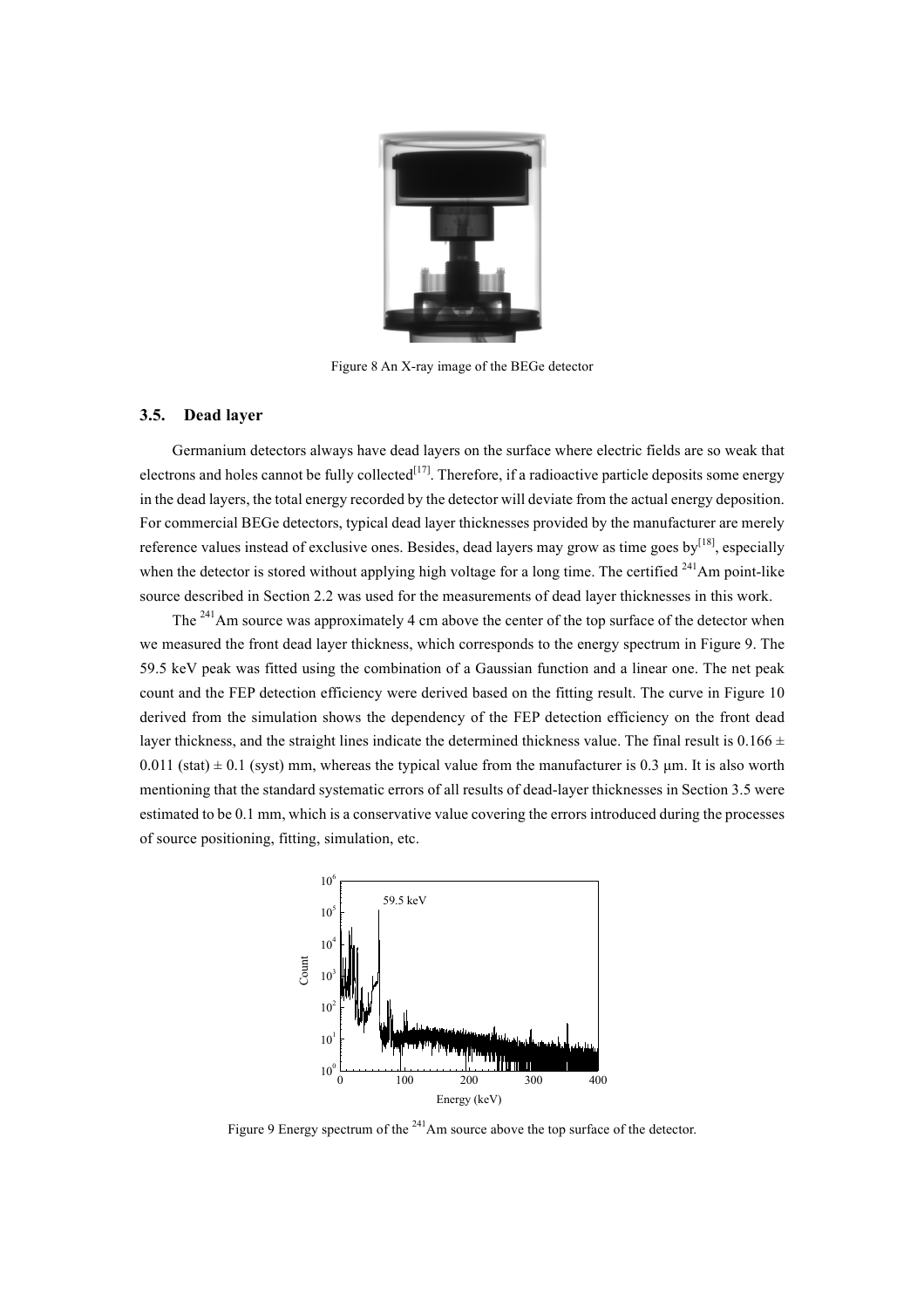

Figure 10 Dependency of the FEP detection efficiency of the 59.5 keV gamma ray on the front dead layer thickness, as obtained from the MC simulation. The dashed black lines indicate the experimental efficiency value and the corresponding dead layer thickness value evaluated from the fitted exponential function of the thickness dependency. The fitted function is  $eff = 0.1155 \times e^{-1.178 \times t}$  ( $R^2 = 1.0000$ ), where *eff* is the FEP detection efficiency and *t* is the front dead-layer thickness.

When the side dead layer thickness was measured, the  $^{241}$ Am source was located at two different rotation angles (referred to as the 0° direction and the 45° direction) respectively, on the same horizontal level as that of the center of the germanium crystal and approximately 3 cm away from the lateral surface of the detector. Similar analyses as that for the top measurement were conducted. The energy spectrum and the dependency of the FEP detection efficiency on the side dead layer thickness for the 0° direction are presented in Figure 11 and Figure 12 respectively, while those for the 45° direction are omitted. The determined dead layer thickness values for both directions are listed in Table 2, which fit well with each other and lead to the average of 1.179 mm compared to the typical value of 0.5 mm from the manufacturerTable 2.



Figure 11 Energy spectrum of the  $^{241}$ Am source in the 0 $^{\circ}$  direction.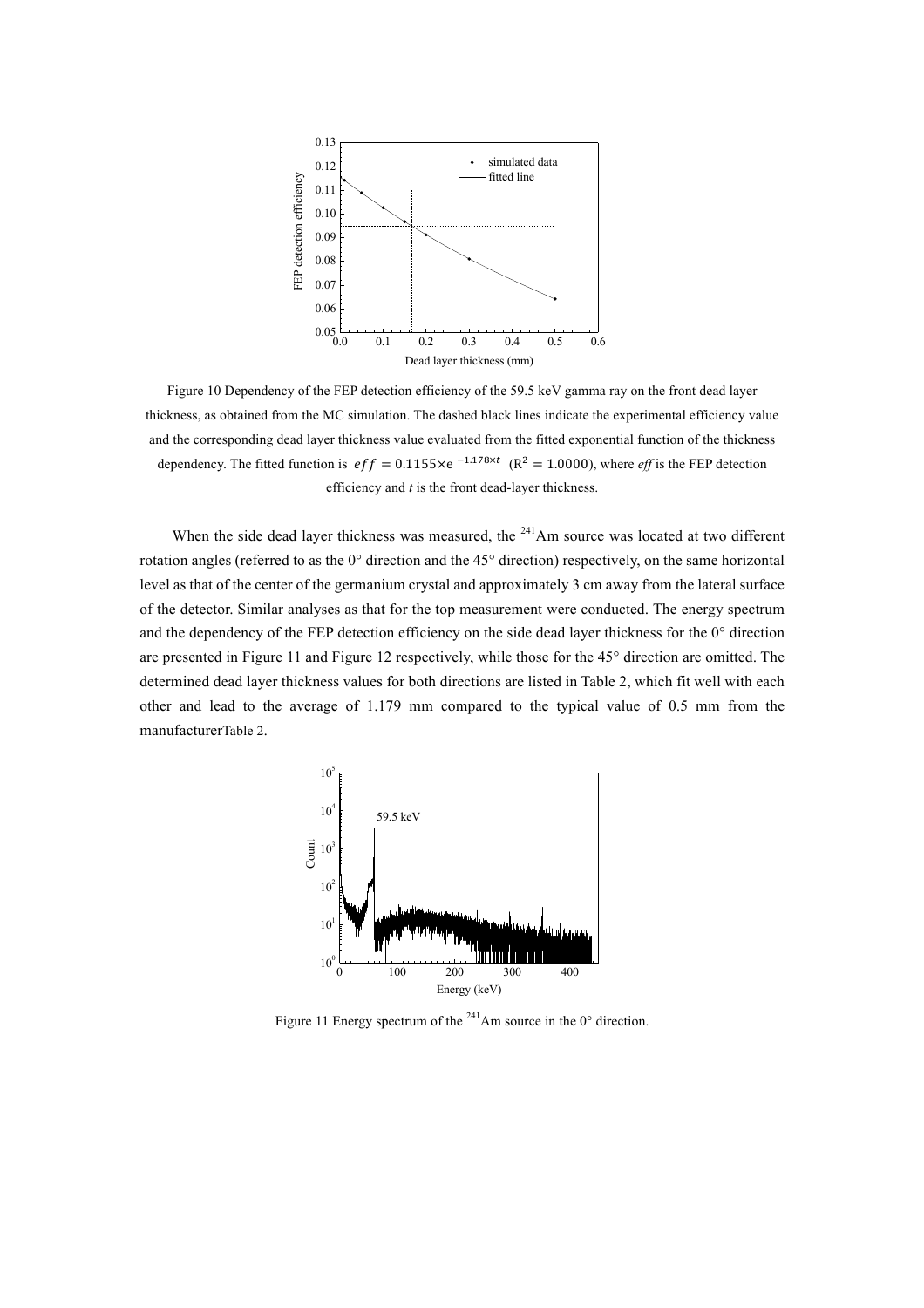

Figure 12 Dependency of the FEP detection efficiency of the 59.5 keV gamma ray on the side dead layer thickness, as obtained from the MC simulation. The dashed black lines indicate the experimental efficiency value and the corresponding dead layer thickness value evaluated from the fitted exponential function of the thickness dependency. The fitted function is  $eff = 0.0081 \times e^{-1.156 \times t}$  ( $R^2 = 0.9997$ ), where *eff* is the FEP detection efficiency and *t* is the side dead-layer thickness. The result corresponds to the  $^{241}$ Am source in the 0°direction.

The <sup>133</sup>Ba point-like source described in Section 2.2 was also used to measure the side dead layer thickness at two different rotation angles, as a benchmark with the measurements using  $241$ Am. The  $133$ Ba source was located at the same positions as those of the <sup>241</sup>Am source. The whole process was similar to that using  $^{241}$ Am, except that the ratio between the FEP detection efficiencies of two gamma rays of  $^{133}$ Ba was obtained in both the experiment and simulation. The FEP detection efficiency ratio between one gamma ray with a lower energy and another with a higher energy is sensitive to the dead layer thickness, thus it can also be used to determine the thickness value. Here the FEP detection efficiency ratios of the 81 keV gamma ray to the 276 keV, 303 keV, 356 keV and 384keV gamma rays respectively were calculated. The energy spectrum and the dependency of the FEP detection efficiency ratios on the side dead layer thickness for the 0° direction are presented in Figure 13 and Figure 14Figure 12 respectively, while those for the 45° direction are omitted. The determined dead layer thickness values from different pairs of gamma rays are also listed in Table 2, which all fit with the results from the  $^{241}$ Am source.



Figure 13 Energy spectrum of the  $133$ Ba source in the 0 $\degree$  direction.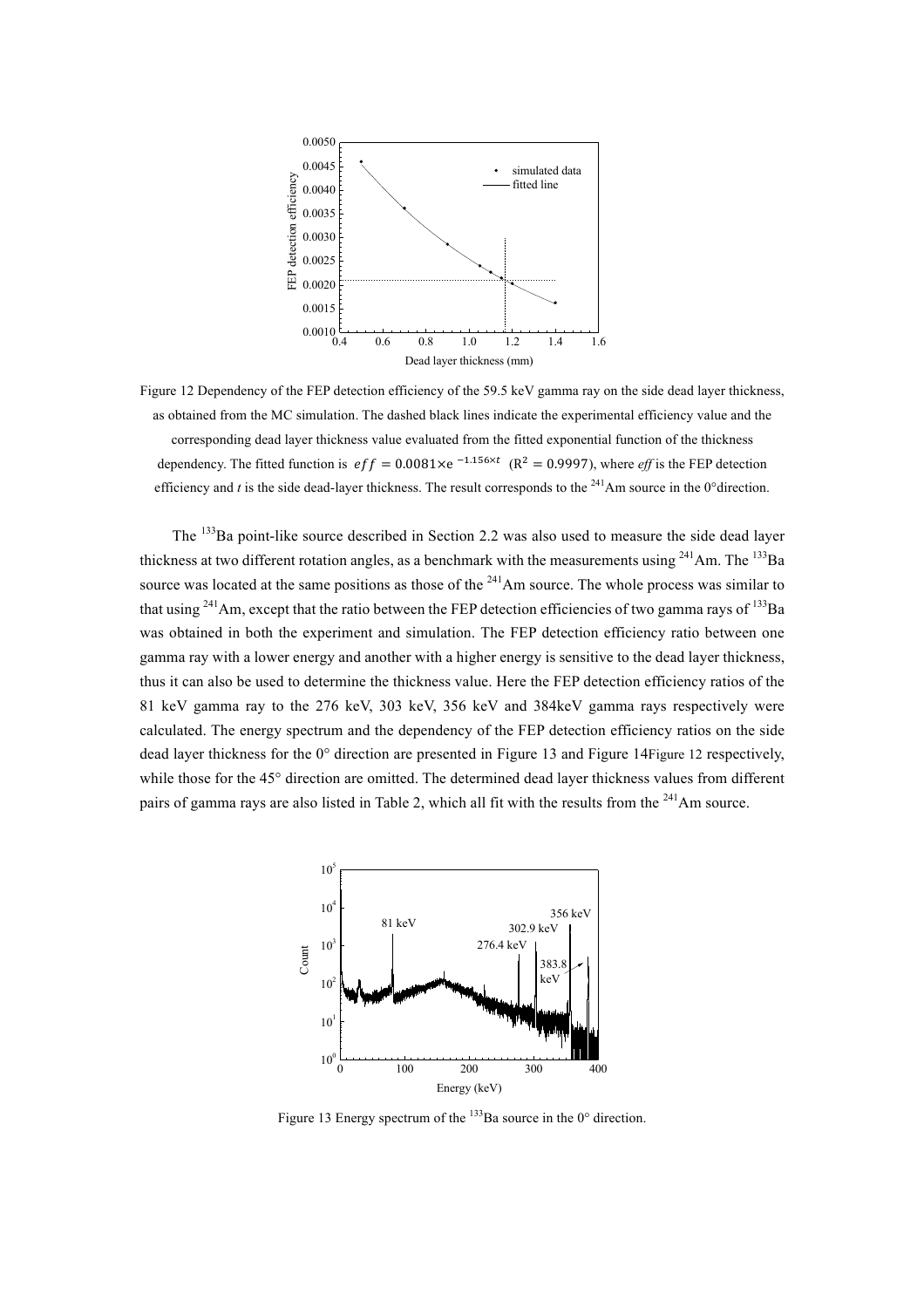



(c)

Dead layer thickness (mm)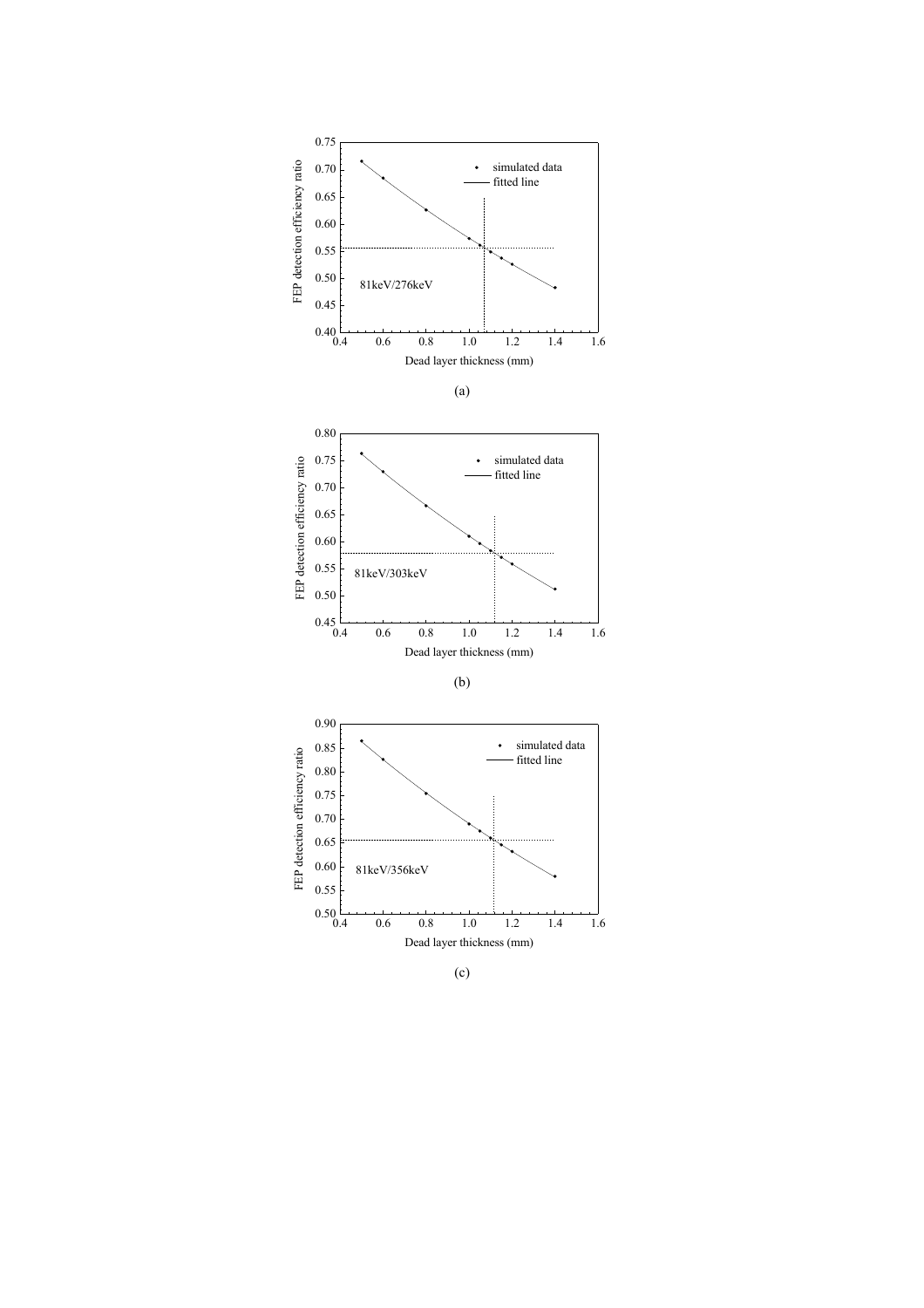

(d)

Figure 14 Dependencies of the FEP detection efficiency ratios among different gamma rays of the <sup>133</sup>Ba source on the side dead-layer thickness, as obtained from the Monte Carlo simulation. The dashed black lines indicate the experimental ratio values and the corresponding dead-layer thickness values evaluated from the fitted exponential functions of thickness dependencies. The fitted functions are: (a)  $r = 0.8906 \times e^{-0.4389 \times t}$  (R<sup>2</sup> = 0.9999), (b)  $r =$  $0.9511\times e^{-0.4422\times t}$  (R<sup>2</sup> = 0.9999), (c)  $r = 1.080\times e^{-0.4459\times t}$  (R<sup>2</sup> = 0.9999), (d)  $r = 1.145\times e^{-0.4474\times t}$  $(R<sup>2</sup> = 0.9999)$ , where *r* is the FEP detection efficiency ratio and *t* is the side dead-layer thickness. All results correspond to the  $^{133}$ Ba source in the 0°direction.

| Table 2 Measurement results of the side dead-layer thickness (units. $min$ ). |                |                                           |                                           |  |
|-------------------------------------------------------------------------------|----------------|-------------------------------------------|-------------------------------------------|--|
|                                                                               |                | $0^{\circ}$                               | $45^{\circ}$                              |  |
| $^{241}$ Am                                                                   | 59.5 keV       | $1.166 \pm 0.011$ (stat) $\pm 0.1$ (syst) | $1.192 \pm 0.012$ (stat) $\pm 0.1$ (syst) |  |
| $^{133}Ba$                                                                    | 81 keV/276 keV | $1.069 \pm 0.029$ (stat) $\pm 0.1$ (syst) | $1.122 \pm 0.028$ (stat) $\pm 0.1$ (syst) |  |
|                                                                               | 81 keV/303 keV | $1.119 \pm 0.021$ (stat) $\pm 0.1$ (syst) | $1.152 \pm 0.022$ (stat) $\pm 0.1$ (syst) |  |
|                                                                               | 81 keV/356 keV | $1.115 \pm 0.017$ (stat) $\pm 0.1$ (syst) | $1.191 \pm 0.017$ (stat) $\pm 0.1$ (syst) |  |
|                                                                               | 81 keV/384 keV | $1.155 \pm 0.028$ (stat) $\pm 0.1$ (syst) | $1.219 \pm 0.028$ (stat) $\pm 0.1$ (syst) |  |

ment results of the side dead-layer thickness (units:

#### **4. Summary**

The characterization of a commercial BEGe detector using an assembled collimation device was conducted at CJPL, as the preliminary study for the 0νββ experiments in the future. The detector's gamma spectrometry performance is excellent: the energy resolution of the 1.33 MeV peak reaches 1.66 keV, the energy response linearity is perfect and the efficiency curve behaves as expected. The diameter of the active volume is approximately 87.7 mm resulting from the scanning process, whereas a good result of the thickness was not available due to the imperfect experiment conditions. The front and side dead layer thicknesses are approximately 0.17 mm and 1.18 mm respectively, which have increased compared to the typical values from the manufacturer. The determined dead layer thickness values will be applied to the detector models for MC simulation and PSS, whereas the active volume size will be further measured using a strong source with good collimation.

In future, the study on pulse shapes of the BEGe detector is planned to be performed. A systematic pulse shape analysis method will be established for BEGe detectors, which will contribute to the background discrimination in the prospective 0νββ experiments at CJPL.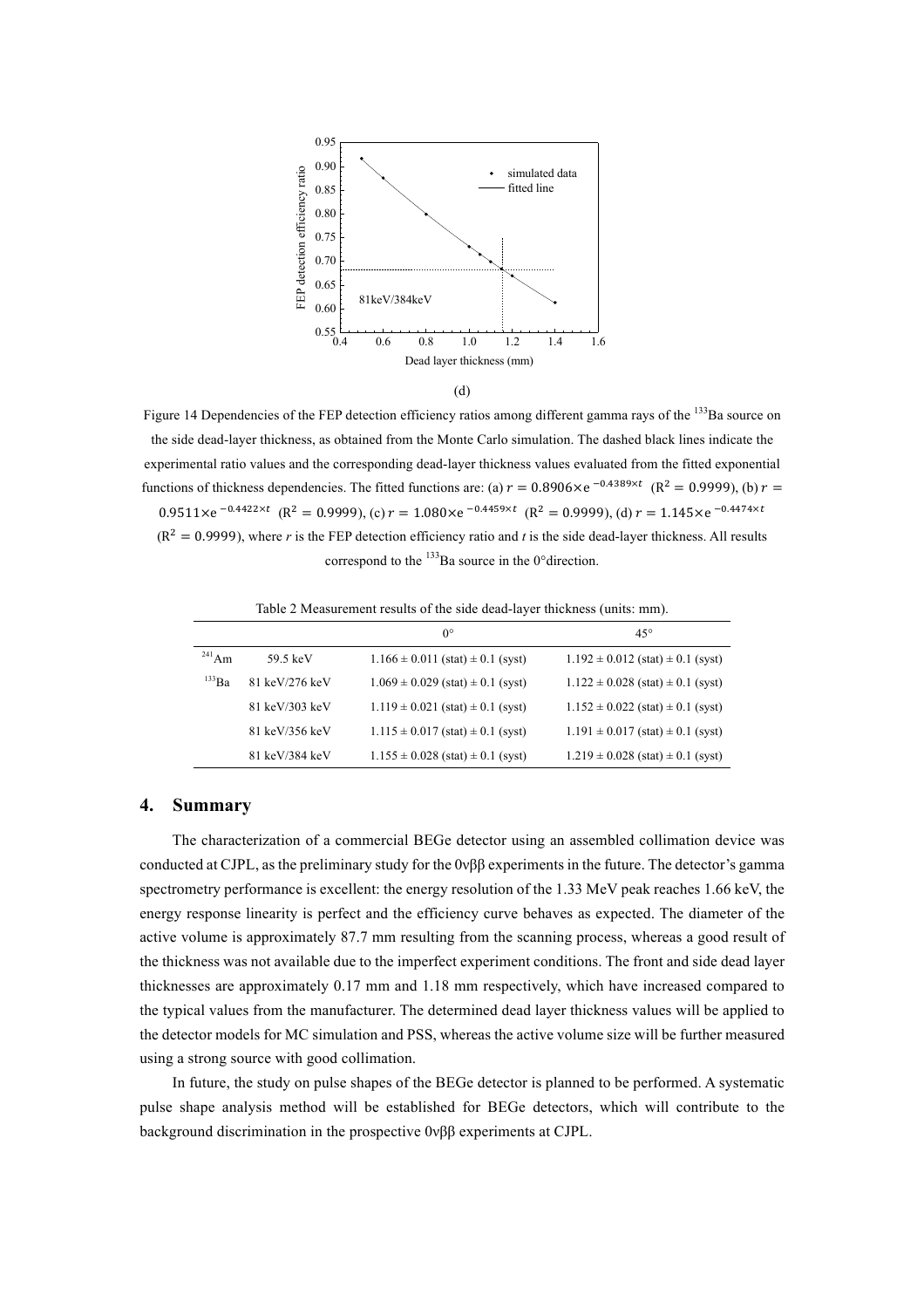## **Acknowledgments**

This work is partly supported by National Natural Science Foundation of China (No.11175099 &No. 11355001) and Tsinghua University Initiative Scientific Research Program (No.20151080354 & No.2014Z21016).

## **References**

- 1 di Vacri A, Agostini M, Bellotti E, et al. P1761-1767: Characterization of broad energy germanium detector (BEGe) as a candidate for the GERDA experiment, the 2009 IEEE Nuclear Science Symposium and Medical Imaging Conference (NSS/MIC), Orlando, USA, Oct.25-31,2009.
- 2 Budjáš D, Heider M B, Chkvorets O, et al. Pulse shape discrimination studies with a Broad-Energy Germanium detector for signal identification and background suppression in the GERDA double beta decay experiment. Journal of Instrumentation, 2009, 4(10): P10007. DOI: 10.1088/1748- 0221/4/10/P10007
- 3 Agostini M, Allardt M, Andreotti E, et al. Results on Neutrinoless Double-β Decay of 76Ge from Phase I of the GERDA Experiment. Phys Rev Lett, 2013, 111: 122503. DOI: 10.1103/PhysRevLett.111.122503
- 4 D' Andrea V. Status Report of the GERDA Phase II Startup. arXiv preprint arXiv:1604.05016
- 5 M. Agostini, E. Bellotti, R. Brugnera et al. Characterization of a broad energy germanium detector and application to neutrinoless double beta decay search in 76 Ge. Journal of Instrumentation, 2011, 6(04): P4005. DOI: 10.1088/1748-0221/6/04/P04005
- 6 Andreotti E. Characterization of BEGe detectors in the HADES underground laboratory. Nuclear Instruments and Methods in Physics Research Section A: Accelerators, Spectrometers, Detectors and Associated Equipment, 2013, 718: 475-477. DOI: 10.1016/j.nima.2012.11.053
- 7 Agostini M, Allardt M, Andreotti E, et al. Production, characterization and operation of  $^{76}$ Ge enriched BEGe detectors in GERDA. The European Physical Journal C, 2014, 75(2): 1-22. DOI: 10.1140/epjc/s10052-014-3253-0
- 8 Barrientos D, Boston A J, Boston H C, et al. Characterisation of a Broad Energy Germanium (BEGe) detector. Nuclear Instruments and Methods in Physics Research Section A: Accelerators, Spectrometers, Detectors and Associated Equipment, 2011, 648: S228-S231. DOI: 10.1016/j.nima.2010.11.129
- 9 Harkness-Brennan L J, Judson D S, Boston A J, et al. An experimental characterisation of a Broad Energy Germanium detector[J]. Nuclear Instruments and Methods in Physics Research Section A: Accelerators, Spectrometers, Detectors and Associated Equipment. 2014, 760: 28-39. DOI: 10.1016/j.nima.2014.05.080
- 10 Kang K J, Cheng J P, Chen Y H, et al. Status and prospects of a deep underground laboratory in China. Journal of Physics: Conference Series, 2010, 203(1): 12028. DOI: 10.1088/1742- 6596/203/1/012028
- 11 Wu Y C, Hao X Q, Yue Q, et al. Measurement of cosmic ray flux in the China JinPing underground laboratory. Chinese physics C, 2013, 37(8): 086001. DOI: 10.1088/1674-1137/37/8/086001
- 12 CANBERRA Industries Inc., http://www.canberra.com/
- 13 Budjáš D, Heisel M, Maneschg W, et al. Optimisation of the MC-model of a p-type Ge-spectrometer for the purpose of efficiency determination. Applied Radiation and Isotopes, 2009, 67(5): 706-710. DOI: 10.1016/j.apradiso.2009.01.015